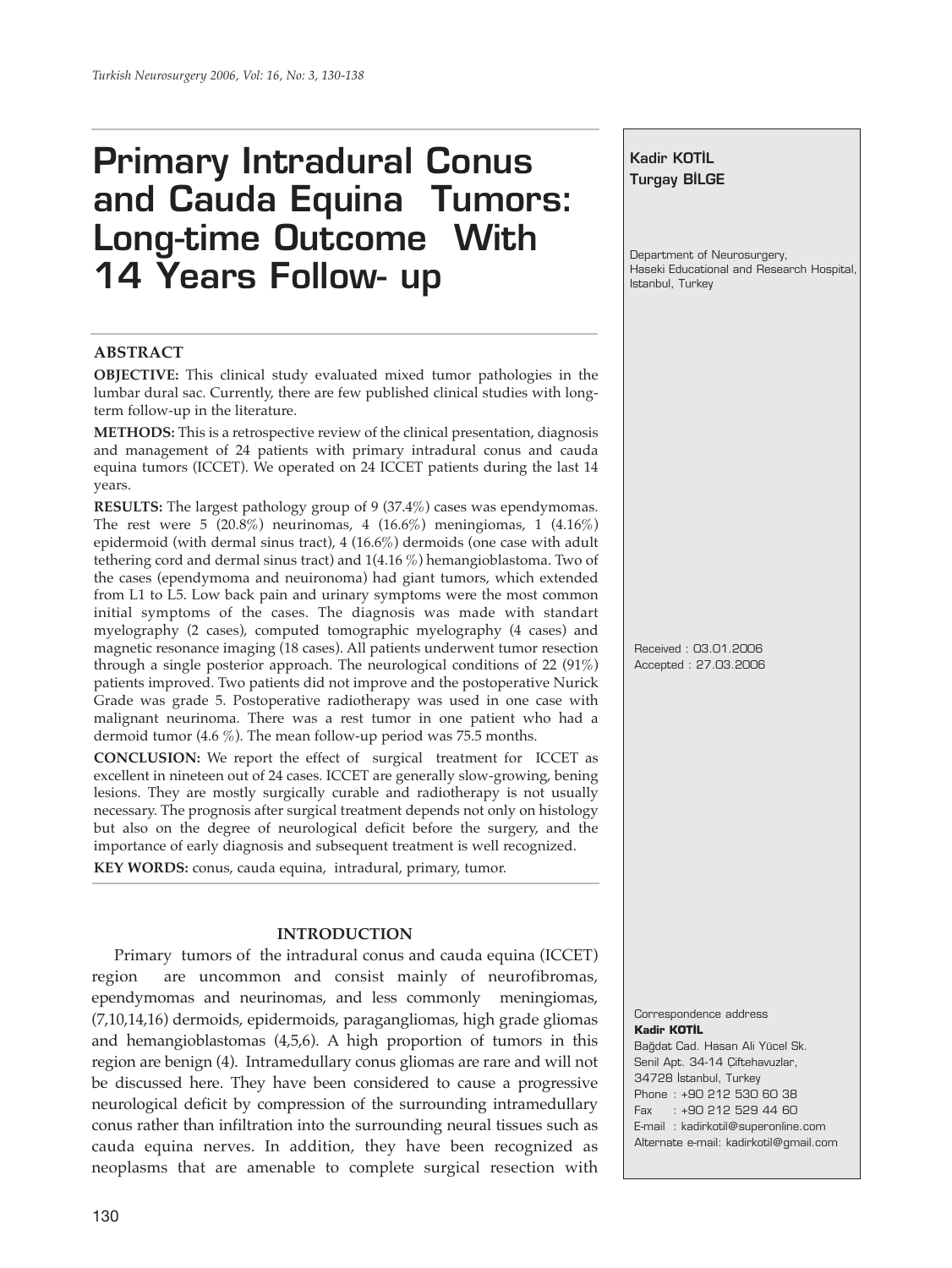acceptable morbidity and mortality and a low incidence of recurrence. However, some cases associated with surgical morbidity have been reported.9 The functional results after microsurgical resection of ICCET are directly related to the preoperative neurological status.

The emphasis of this paper is on the clinical presentation, indications, radiological and surgeryrelated findings and outcome of the tumors of this region.

### **PATIENTS AND METHODS**

A total of 230 intradural spinal tumors were histologically diagnosed between 1990 and 2004 and 24 (11%) were ICCET. In the last fourteen years, 24 patients with ICCET were treated with the microsurgical posterior approach at our neurosurgery clinic. There were 16 males and 8 females with a mean age of 36.2 years (range 13 to 68 years). No correlation was found between tumor type and patient age. There was no significant relationship between neurogical abnormalities and tumor size.

The localization of the tumor, patient's age at presentation, and duration of symptoms prior to admission are listed in (Table I).

The main preoperative complaints included minor motor weakness in 12 out of the 24 patient (50%), paresthesia in 7 patients (29.4%) and pain in 20 patients (84.8%). The back pain became more severe at night or when the patient assumed a recumbent position for any length of time in most patients. The pain was only mitigated when the patient stood or sat up. The patients frequently reported sleeping in the sitting position. Bladder dysfunction was observed in 18 (75%) patients who had 100 cc of postvoiding residual urine. The duration of symptoms before the initial diagnosis

ranged from 2 to 105 months (mean duration, 29 months).

Outcome after operation was assesed from the clinical records, symptomatically in terms of pain, paresthesia, subjective lower limb weakness and sphincter disturbance, and by objective neurological examination.

Preoperative evaluations

All patients underwent both myelography and computed tomography between 1990 and 1995. We have only one case investigated by myelography (Figure 1) and this tumor was a myxopapillary ependymoma. Magnetic resonance imaging (MRI) was performed for the patients admitted after 1994. MRI showed well-demarcated ICCET in the 18 patients studied. Both solid (Figure 2) and cystic (Figure 3) components of the tumor were well represented in myelography pictures. The youngest patient was a 12-year-old girl with dermoid tumor (Figure 4). Most tumors were found to be extend for 1 or 2 vertebral segments, while the tumor extended over 5 vertebral segments in 2 cases. The long segmental spinal enrollment was demonstrated in (Figure 5) (ependymoma) and (Figure 6) (neurinoma). There was no dumbbell neurinoma in this location and all cases were single or solitary (Figure 7). One case had malignant neurinoma. One case who had hemangioblastoma was admitted with paraplegia, and was the only patient operated as an emergency. The location of the conus level was L1 except one patient who had a dermoid tumor with adult tethered cord syndrome (Figure 8). Meningiomas were the most recognized tumor in the preoperative period (Figure 9). Multisegmental spinal tumors were found in one case (4.6%). There were no cases with high-grade gliomas. All patients were evaluated preoperatively according to the grading system presented by Nurick (22):

**Table I.** Data at presentation in 24 cases of conus and cauda equina tumors

| Tumor            | No of<br>case $(\%)$ | Age $(yr)$ |           | Duration of Symptoms (Year) |              |      | Nurick grade<br>postoperative |
|------------------|----------------------|------------|-----------|-----------------------------|--------------|------|-------------------------------|
| type             |                      | Mean       | Range     | Mean                        | Range        | M: F |                               |
| Ependymoma       | 9(37.4)              | 34         | 23-59     | 1.55                        | $1.25 - 1.8$ | 6:4  |                               |
| Neurinoma        | 5(20.8)              | 39         | $22 - 68$ | 4.5                         | $0.6 - 7$    | 2:2  |                               |
| Meningioma       | 4(16.6)              | 42         | 38-46     | 3.4                         | $1.7 - 12$   | 2:1  |                               |
| Epidermoid       | 1(4.16)              | 43         | 32        | 2.5                         | $3.5-$       | M    |                               |
| Dermoid          | 4(16.6)              | 43         | 13-54     | 7.1                         | $3.1 - 9.3$  | 1:3  | 5                             |
| Hemangioblastoma | 1(4.16)              | 35         |           | 0.2                         |              | F    | 5                             |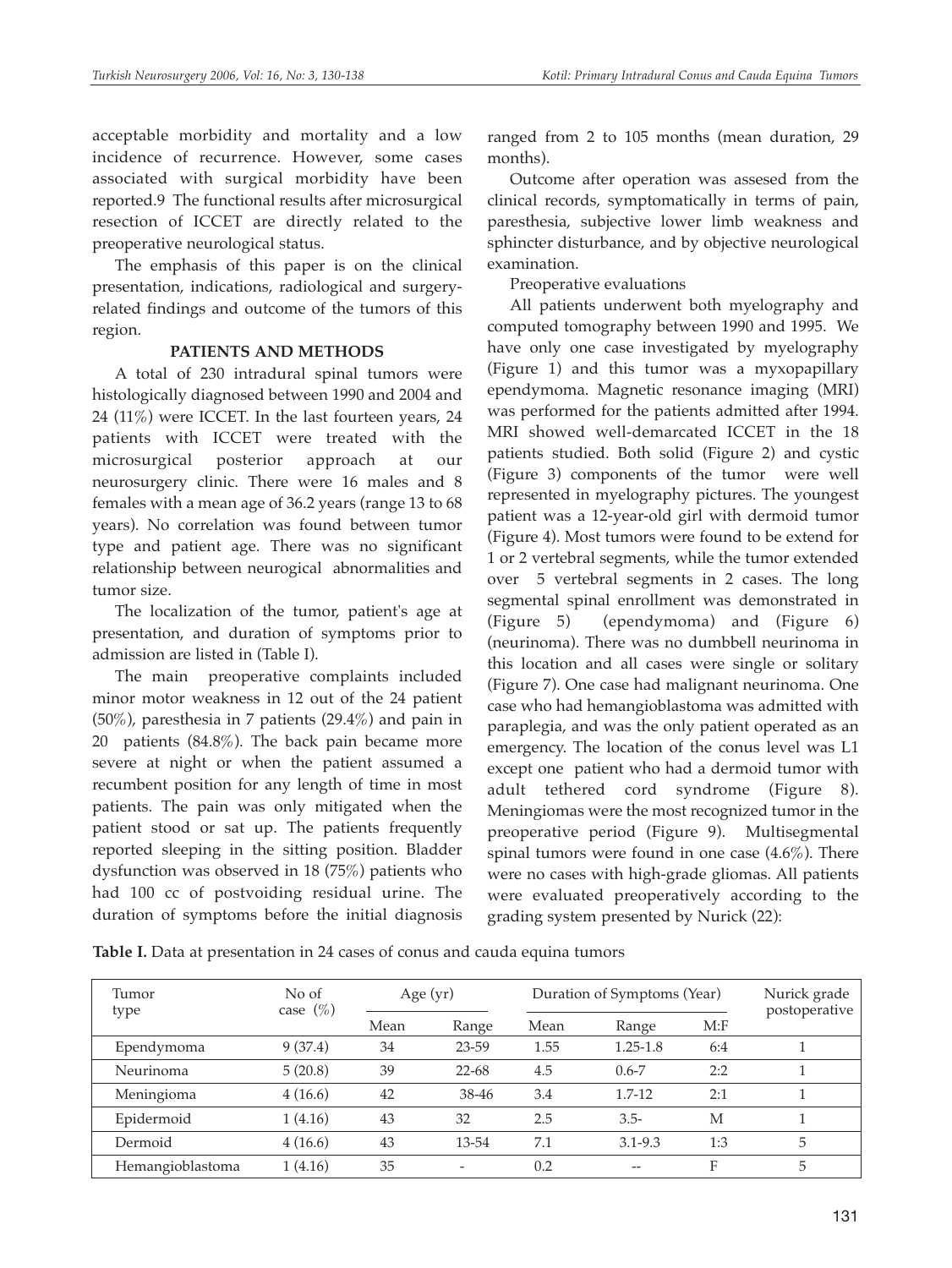

**Figure 1:** Male, 33 years old, conus tumor is demonstrated by myelography. This lesion was caused a partial obstruction at the between L3 level. The histopathological diagnosis was myxopapillary ependymoma.



**Figure 2:** Male, 38 years old, T1- and T2-weighted sagittal image showing an intradural conus tumor (ependymoma).



**Figure 3:** T1- and T2-weighted sagittal **3A** and axial **3B** images showing an intradural cystic ependymoma.



**Figure 4:** Female, 13 years old, intradural conus dermoid tumor. Typical appearance of a dermoid tumor on a sagittal T1-weighted MR image.



**Figure 5 A**: Female, 56 years old, sagittal T2-weighted image showing an intradural mass (ependymoma). **B:** T2 weighted enhanced sagittal imaging not showing postoperatively in the conus levels.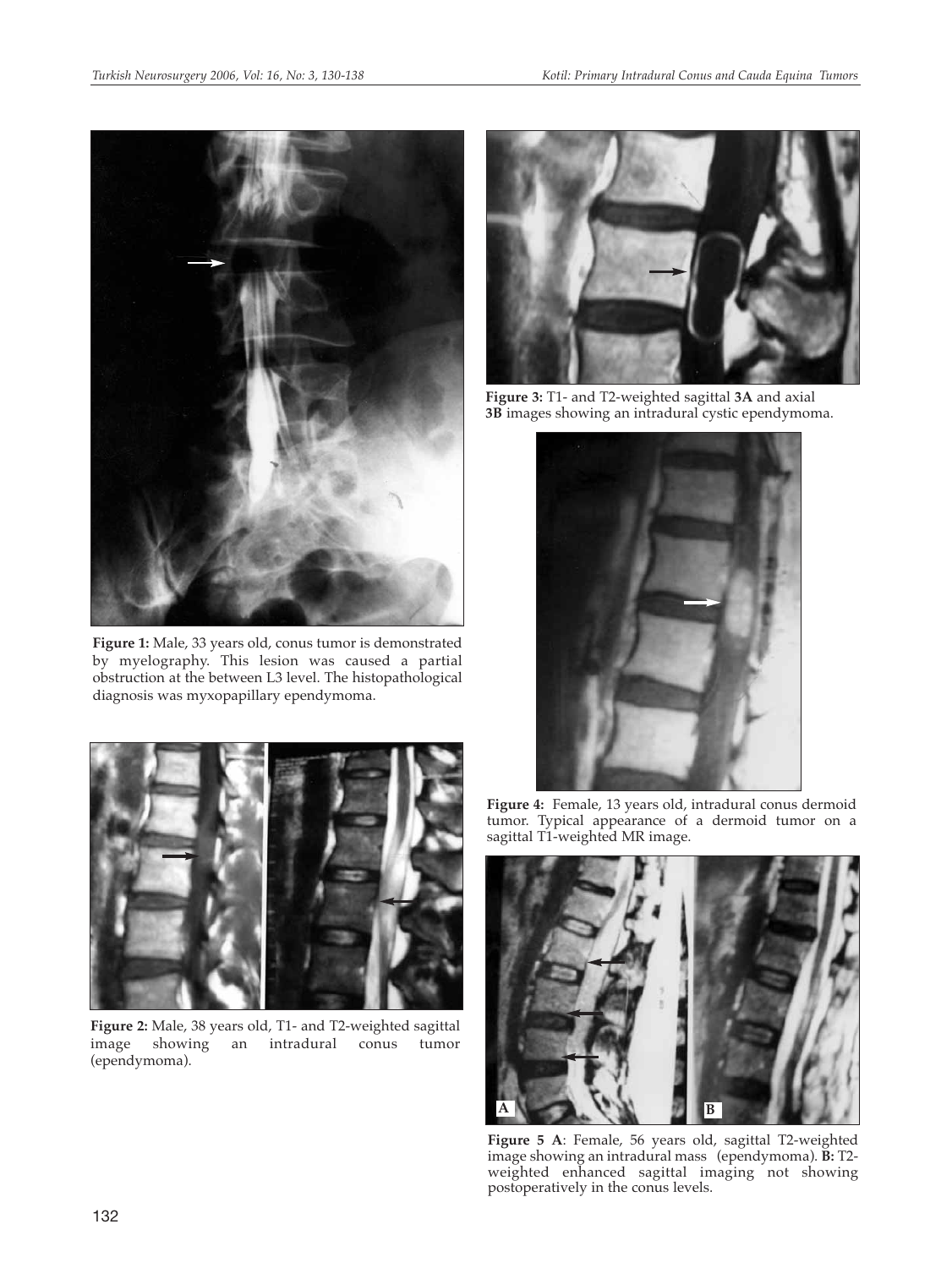

**Figure 6:** Female, 66 years old, T1 and T2 weighted enhanced sagittal imaging showing an intradural giant tumor (neurinoma). The tumor was iso-hyperintense, the associated necrosis and cyst formation had low signal intensity on the T1-weighted image



**Figure 8:** Female, 52 years old, sagittal T2-weighted MR image demonstrated tethered cord (arrow), dermal sinus tract (striped arrow) and dermoid tumor complex (small arrow).



**Figure 7:** Male, 23 years old, T1-weighted sagittal (**7A**) and axial (**7B**) MR images after contrast: the tumor was remarkably enhanced, with tumor margin sharpened. The tumor was completely removed surgically and the histological diagnosis was neurinoma.



**Figure 9:** Male, 45 years old, sagittal T1-weighted MR image post-contrast demonstrated an intradural conus meningioma (arrow).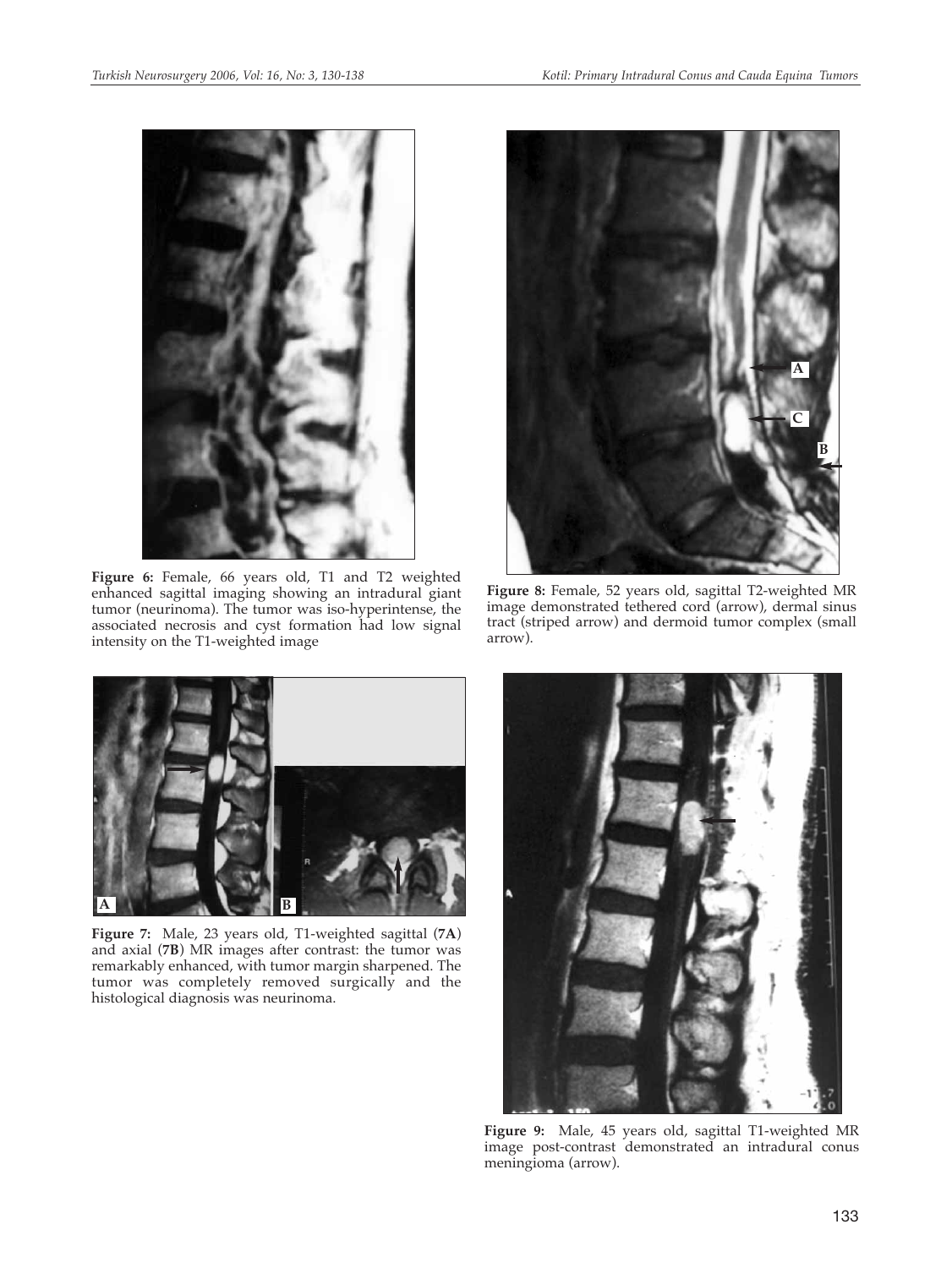Grade 1: Neurologically normal or normal walk Grade 2: Slight difficulty walking

Grade 3: Disability limiting normal work or more severe neurological deficit

Grade 4: Requires assistance with walk/gait or severe deficit

Grade 5: Bedridden or wheelchair bound Surgical techniques and results

A midline surgical approach was used for all our patients. After laminectomy and opening the dura, the tumors were resected under the microscope. In one case (13 years old) the tumor was resected by laminoplasty. Osteoblastic laminoplasty was preferred because of the age and the pathology (dermoid). In this case, we decided that laminectomy may cause delayed instability and myelopathy. This matter is very important at the thoracolumbar junction region and in this age.

Myelotomy was performed after the midline dural incision if the tumor was intramedullary by gentle spreading of the posterior spinal cord column and cauda equina nerve roots using a microdissector and forceps. The tumors were always different in colour and softer than spinal cord tissue, and they were well-demarcated and encapsulated (such as neurinomas).

The number of resected nerve roots was one root in 6 cases, two roots in 2, and three roots in one. Two dermal sinuses with dermoid tumor tracts were excised.

Meningioma was the most easily resectable tumors in ICCET because of its extramedullary location. We did not observe prominent feeding vessels on the ventral surface of the tumors. A microsurgical approach was used in all cases and no blood or blood product transfusion was required.

Complete removal of the tumor was achieved in 23 (95.4%) patients and subtotal removal was achieved in one case with a dermoid tumor. One case with dermoid tumor pathology was operated in two separate stages as residual tumor was identified after the first operation. The histological diagnoses were as follows:

Ependymoma in 9 (37.4%) cases,

Neurinoma in 5 (20.8%) cases (one case was malignant neurinoma)

Meningiomas in 4 (16.64%) cases,

Epidermoid in 1 (4.16  $\%$ ) case,

Dermoid in 4 (16.64  $\%$ ) cases,

Hemangioblastoma in 1 (4.16 %) case (Table II).

No deaths occurred after a mean follow-up period of 54 months. One patient who had malignant neurinoma underwent radiation therapy after surgery. A syrinx was not detected in any of our cases.

The myelotomy was not closed in any of the patients.

After the surgical procedures, 2 (8.32 %) out of the 24 patients experienced a decrease of neurological function, and this persisted during the follow-up period (2 patients; grade 2). Except two cases with paraplegia, these neurological deficits included minor motor deficit, urinary dysfunction, and posterior column dysfunction. One patient had acute paraplegia due to intratumoral bleeding (hemangioblastoma) and emergency decompression was performed with subtotal tumor excision. The postoperative neurological function of this case (Nurick grade 5) was the same as the preoperative status. One patient experienced repeated growth or residue of a dermoid tumor in the conus causing partial cauda equina syndrome and did not show

|                  | Back pain<br>$N\%$ | Radiculopaty                 | Motor<br>Weakness        | Upper<br>motor<br>neuron<br>sign | Sphincter<br>involvement | Sensory<br>findings |
|------------------|--------------------|------------------------------|--------------------------|----------------------------------|--------------------------|---------------------|
| Ependymomas      | 9(100)             | 5(55.5)                      | 8(88.8)                  | 7(77)                            | 2(22.2)                  | 9(100)              |
| Neurinomas       | 3(60)              | 3(60)                        | 4(80)                    | 4(80)                            | 1(20)                    | 4(80)               |
| Meningioma       | 4(100)             | 2(50)                        | 2(50)                    |                                  |                          | 3(75)               |
| Epidermoid       | 1(100)             | $\overline{\phantom{m}}$     | $\overline{\phantom{a}}$ | $\overline{\phantom{a}}$         | $\overline{\phantom{a}}$ |                     |
| Dermoid          | 4(100)             | $\qquad \qquad \blacksquare$ | $\overline{\phantom{a}}$ |                                  | 1(100)                   |                     |
| Hemangioblastoma |                    | 1(100)                       | 1(100)                   |                                  | 1(100)                   |                     |

**Table II:** Clinical presentation (preoperative period) related to tumor histology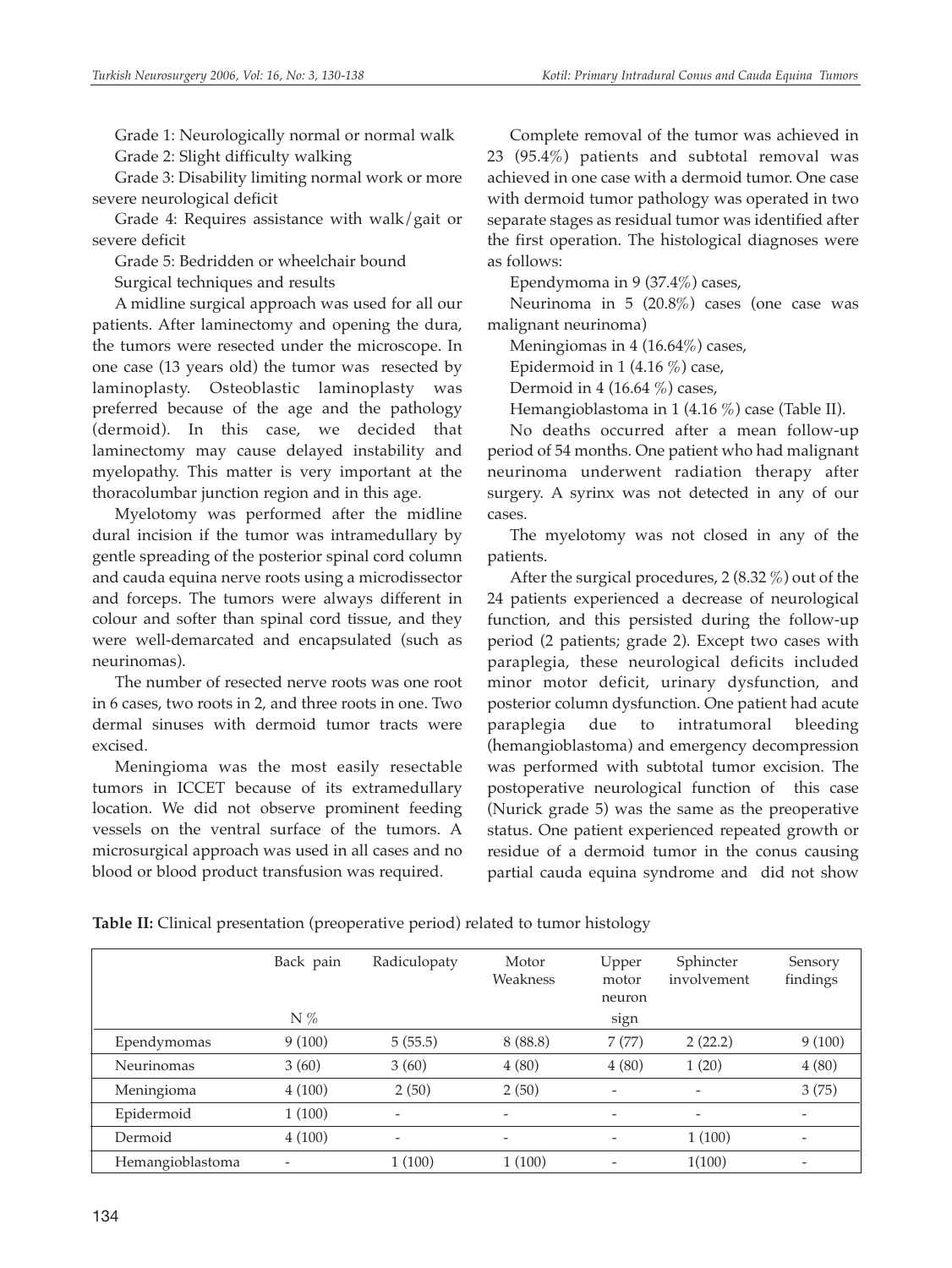improvement months after the surgery (Nurick grade 5). However, neurological status improved thereafter. Twenty-two patients were neurologically intact at the time of the most recent follow-up examination (mean duration: 3 year).

All the patients were given methylprednisolone and antibiotics in the preoperative period.

## **DISCUSSION**

The ICCET are rare lesions, and a large clinical series with long follow-up has not been reported before in the neurosurgical literature. We have operated on 230 spinal intradural tumors in our clinic between 1990 and 2004. Twenty-four (10.5%) cases were localized to the conus. These tumors were further subdivided as extramedullary (5 cases; 20.8%) and intramedullary (19 cases; 79.4 %).

The few population-based studies that have been published give annual incidence rates of 1 new tumor per 100,000 population.6 Attempts to distinguish conus from cauda equina lesions have been made clinically, but many authors believe the distinction is of little value. 10 The predominant symptoms and signs of these tumors are well documented. These tumors usually have benign histology. The prognosis after surgical treatment depends not only on histology but also on the degree of neurological deficit before the surgery, and the importance of early diagnosis and subsequent treatment is well recognized(4).

The conus medullaris, which is the terminal segment of the adult spinal cord, lies at the inferior aspect of the L1 vertebra. The segment above the conus medullaris is termed the epiconus. Nerve roots travel caudally from the conus medullaris as the cauda equina.

Clinical findings at the time of presentation to a specialist are documented in Table 2. Back pain was present in all patients and bilateral radiculopaty was also present in over half. Sensory findings were present in 18 (74.8%) patients. Bladder dysfunction was observed in 18 (74.8%) patients who had 100 cc of postmixture residual urine. Two patients had sphincter involvement (8.32 %) and did not improve postoperatively. Uchiyama26 et al. have reported that more than 83 % of the patients have urinary symptoms.

Ependymomas of the conus and cauda equina almost exclusively have a myxopathic histology (8,16). Conus medullaris ependymomas originate from the ependymal cell cluster of the ventriculus terminalis in the filum (4,14,16,23). There are four histological types of ependymomas papillary, cellular, epithelial, or mixed. Myxopapillary ependymoma is most common ependymoma at the conus level. Cystic degeneration is observed in 40 %. Rostral and caudal cysts are seen in 90% of all patients; all cysts were are on T1-weighted images and hyperintense on T2-weighted images. This study included only one case of cystic ependymoma (Figure 3). Tumor-related cysts can be classified into three types (4,7,8). The first type is cystic tumors, most likely resulting from tumor necrosis or hemorrhage. The second type is syrinx formation, and the third type is the tumor-associated cyst, which is the most commonly seen. Ependymomas have a higher incidence of bleeding than other conus tumors. All ependymomas were slightly hyperintense on T2-weighted MR images and contrast enhanced. Precontrast, they were isointense on T1-weighted MR images. On histologic examination, these tumors contain rings of ependymal cells that surround cores of blood vessels and mucin (16). Histological examination revealed a benign ependymoma in all our patients. There is usually a plane of cleavage between tumor and spinal cord and complete excision can generally be achieved.

Neurinomas or schwannomas can present with macroscopic cyst formation (7). We have 5 cases of neurinoma, one of which was a malignant neurinoma (20 %). Giant neurinomas of this region are very rare (4). This study included only one such a case (Figure 6). These patients usually have multiple cysts. Total excision could not be achieved. Despite incomplete removal of the tumor, the risk of recurrence is low (13). They must be distinguished from lumbar disc herniations. Neurinomas usually appear hypointense in comparison to the spinal cord on unenhanced T1-weighted images and hyperintense on T2-weighted images. Typically, meningiomas appear isointense on both T1- and T2 weighted images. Neurinomas often have smoother margins but more irregular enhancement in comparison to meningiomas, and neurinomas have cystic degeneration and internal necrosis.17 Two of our patients underwent myelography, three patients CT myelography, while 20 patients were investigated by MRI.

Meningiomas arising in the lumbosacral region are uncommon, and represent only 2% of all spinal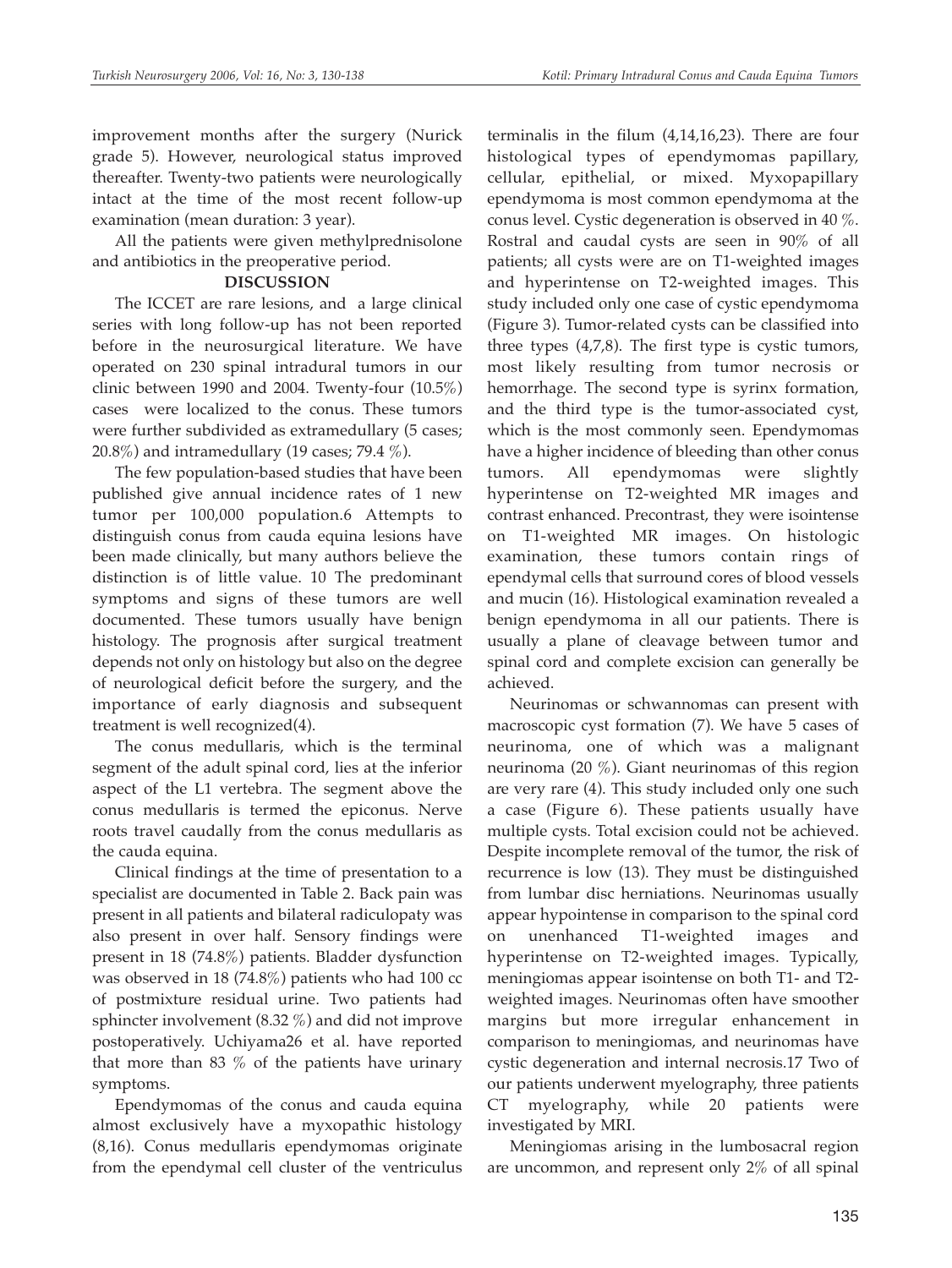cord meningiomas. Overall, spinal cord meningiomas occur more frequently in females, but the sex incidence is equal in the lumbosacral region (13). Meningiomas can be completely removed. All our meningiomas were the meningothelial subtype. For these tumors, it is important to remember that even patients who have a severe deficit preoperatively can have a dramatic improvement after removal of the intradural meningioma. These tumors have a classic appearance on MRI (Figure 9).

Epidermoid and dermoid tumors are probably developmental in origin, and are lined by keratinizing squamous epithelium. Dermoid tumors also contain cutaneous adnexae, which accounts for their greasy contents, often admixed with hair. They can be microscopically totally excised in up to 40% of cases (13). This is reasonable, provided it is not associated with substantial morbidity, as partial removal can effectively relieve symptoms, often for many years and permanently in some cases. All of these tumors were intramedullary. They comprise approximately 10% of all intradural spinal cord tumors. They arise most frequently at the lumbar site. Two of the 5 patients with dermoid and epidermoid tumors had dermal sinus (Figure 8); one of these patients had an improvement in symptoms, while the other case had incomplete removal and no improvement. These tumors (midline congenital tumors) had a poor prognosis in this study.

Spinal intradural hemangioblastomas make up between 2 and 6% all spinal cord tumors in most series (17). The origin of hemangioblastomas has not been clearly delineated. Hemangioblastomas may arise sporadically as single lesions or in the setting of Von Hippel-Lindau disease (VHL). Our case had VHL and was extramedullary. An association with VHL is found in only 30% of all spinal hemangioblastomas (17). We recommend complete excision because incomplete removal usually results in recurrence as in our case where regrwoth was seen 8 years later. We used irradiation for treatment in this case. On unenhanced T1-weighted and T2 weighted MR images, the tumors are usually isointense. They can also be hyperintense on T2 weighted MR images. In post-contrast study, the tumor nodules of hemangioblastoma often have stronger enhancement (17).

Lumbar X-rays of our two patients whom has tumors of conus and cauda equina, occasionally demonstrates widening of the interpedicular distance, erosion of the posterior vertebral body, or enlargement of a neural foramen (scalloping). Because of their subarachnoidal location, these lesions are readily demonstrated by myelography or MRI (1,4,6-11,19,23,26). All clinically significant intradural-extramedullary tumors will be demonstrated by myelography, while small intramedullary conus tumors can be missed. When an intramedullary tumor produces complete obstruction, differential diagnosis from extramedullary tumors may be difficult. More frequently, the tumor produces a partial block, displacing the contrast column laterally; this appearance merely represents enlargement of the spinal cord and distinction from myelitis, intramedullary hematoma or syringomyelia may be impossible (2,21,25). In one of our cases, ICCET produced partial obstruction, displacing the contrast column laterally (fig1), not detected by other investigation methods as CT and MRI. More recent studies found MRI to be equal to or better than a CT myelogram. CT myelogram carries the risk of contrast dye which may induce nephrotoxicity, worsening neurologic function due to positioning for the procedure, and bleeding complications from the lumbar puncture. The advantages for MRI are multifold in the radiological evaluation for spinal cord tumors. In addition, MRI better identifies lesions for surgical interventions, and better differentiates extradural and intradural lesions. Contraindications to MRI include patients with pacemakers, non-compatible metallic implants, and severe claustrophobia (12,20). Contrast-enhanced MRI improves tumor characterisation and delineation. Almost all tumors enhance, and gadaolinium helps to separate the solid portion of tumors from adjacent edema and associated cysts (3).

All of the tumors were totally excised except one case (96%). Sphincter dysfunction was present in four patients on admission and improved by following surgery in all except one. Back pain was the most important complain, present in 21(84%). There was bowel, bladder and sexual organ dysfunction in 6 cases, and only urodynamic dysfuntion in 19 (79 %) patients on admission and these were improved. In addition, spinal stability was rarely compromised.

The surgical management of ICCET is a complex decision making process. The main determinants for surgical candidacy are tumor histobiology,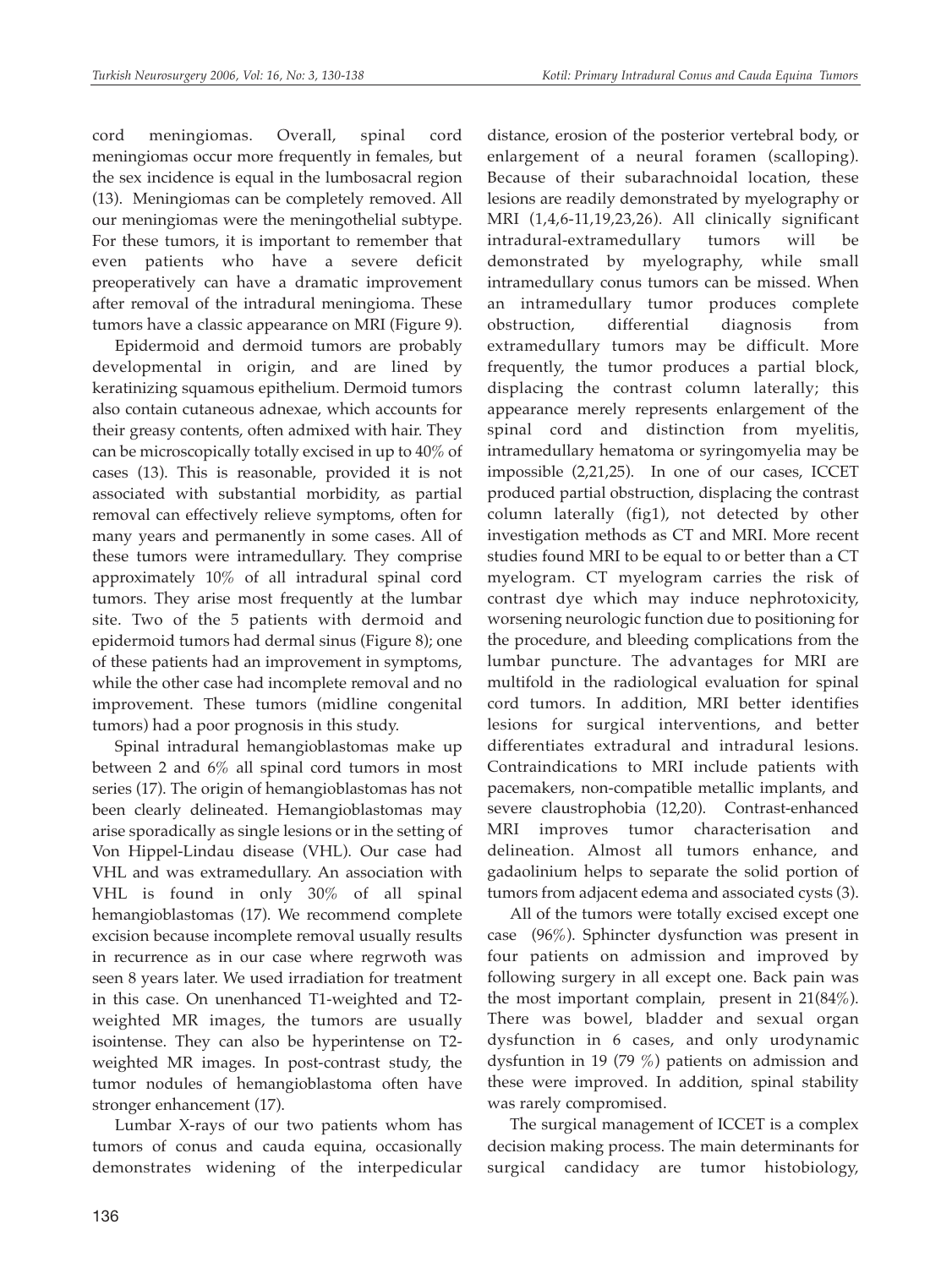neurologic condition, and general medical condition. Surgery for ICCET is performed from the dorsal approach via Th11-12-L1 laminectomies. We generally resect ICCET tumors with the aid of the operating microscope and microneurosurgical techniques. Many surgeons do not utilize evoked potential monitoring for ICCET. We could not use peroperative spinal cord monitoring because it is unavailable. Peroperative frozen section must be used in conjunction with the clinical appearance and we used it for all of our patients. If a CSF leak is determined postoperatively, which usually occurs within the first week of surgery, a lumbar subarachnoidal drain may be placed at the time. If CSF diversion via a lumbar drain is not adequate, then surgical reexploration and closure of the dura may be necessary (15). CSF leak was determined in 2 of our cases postoperatively in Day 2 and a lumbar drain inserted was adequate for 3 days. There were no another surgical complications in this study.

Spinal cord tumors account for 15% of all nervous system neoplasms, with 10% of these found in the conus and cauda equina (1). They do not metastasize except myxopapillary ependymomas that can rarely do so (9). The frequency of tumor type was different in our series. The predominant tumor was ependymoma, but neurofibromas are the most common tumor in the conus region in other series (4,18). We did not detect a neurofibroma in our cases. The roles for radiotherapy in the management of these benign tumors are limited. The correct diagnosis of ICCET and the definition of their subtype are always made postoperatively from the histological study of these tumors. Best functional outcome depends on duration of the symptoms and total removal of the tumor. The remaining 19 patients at long-term follow-up study (mean duration 75.5 months) were neurologically stabil, while remaining 4 cases minimal or moderate disability.

#### **CONCLUSION**

Long-term outcomes becomes more favourable by the development of new technologies for the diagnosis and treatment of ICCET. These developments have allowed more accurate preoperative diagnosis and safer, more effective operative interventions. Although follow-up surveillance may be needed, a majority of patients with solitary conus and cauda equina lesions can be

cured, with gross total removal of the lesion. Probably the introduction of MRI will allow an early diagnosis of these lesions and the use of new surgical instruments. Early diagnosis gives excellent results and the prognosis is apparently directly related to the length of the preoperative clinical history.

#### **REFERENCES**

- 1. Allen IM: Tumors of the cauda equina: A review of their clinical features and differential diagnosis. J Neurol Psychopathol 11:111-143, 1930
- 2. Arseni C: Spinal cord dysembryoblastic tumors. Psychiat Neurol Neurochir 71:509-519, 1968
- 3. Bronen RA, Size G: MR imaging control agents: Application to the CNS. J Neurosurg 3:820- 39, 1990.
- 4. Fearnside MR, Adams CBT: Tumours of the cauda-equina. J Neurol Neurosur Psychiatry 41:24-31, 1978
- 5. Greenberg MS. Handbook of Neurosurgery, Greenberg Graphics, Florida, 1994, 3rd Ed, pp 230-33
- 6. Gudmundsson KR: A survey of tumours of ther central nervous system in the Iceland during the 10-years period 1954-1963. Acta N eurol Scand 46:538 -552, 1970
- 7. Hanakita J, Suwa H, Nagayasu S, Nishi S, Lihara K, Sakaida H: Clinical features of intradural neurinomas in the cauda equina and around the conus medullaris. Neurochirurgia (stuttag). 35 (5): 145-9, 1992
- 8. Hoshimaru M, Koyama T, Hashimoto N, Kikuchi H: Results of microsurgical treatment for intramedullary spinal cord ependymomas: Analysis of 36 cases. Neurosurgery 44 2: 264- 269, 1999
- 9. Kopelson G, Lingood R M, Kleiman G M: Management of intramedullary spinal cord tumors. Radiology 135:473-9, 1980
- 10. Levitt P, Ransohoff J: The differential diagnosis of tumours of the conus medullaris and cauda equina. In: Vinken PJ,bruyn GW, eds. Handbook of clinical neurology, Amsterdam:North-Holland 1975;19 pp 77-90
- 11. Li MH, Holtas S, Larsson EM: MR imaging of intradural extramedullary tumors. Acta Radiol 33: 207-212, 1992
- 12. Li KC, Poon PY: Sensitivity and specifity of MRI in detecting malignant spinal cord compression and in distinguishing malignant from beningn compression fractures of vertebrae. Magn Reson Imaging 6:547-556, 1988.
- 13. Mathew P, Todd N V: Intradural conus and cauda equina tumors: a retrospective review of presentation, diagnosis and early outcome. J Neurol Neurosurg Psychiatry 56:69-74, 1993
- 14. McCormick PC, Torres R, Post KD, Stein BM: Intramedullary ependymoma of the spinal cord. J Neurosurg 72:523-532, 1990
- 15. McCormick PC, Stein BM: Intramedullary Tumors in Adults. Neurosurgery Clin North Am 1:609-630, 1990
- 16. Mozejatti A,Wayne TWS, Rauschning W, Ekholm SE: MR of the cauda equina. AJNR Am J Neuroradiol 8(5):893-900, 1987
- 17. Murota T, Symon L. Surgical management of hemangioblastoma of the spinal cord: a report of 18 cases. Neurosurgery 25:699-708, 1989
- 18. Nittner K: Spinal meningiomas, neurofibromas and neurinomas and hourglass tumor. In :Vinjken PJ, Bruyn BW. Tumor of the spine and spinal cord, part lll. Handbook of clinical neurology, Amsterdam, North Holland: 1976; 20 pp 177-322